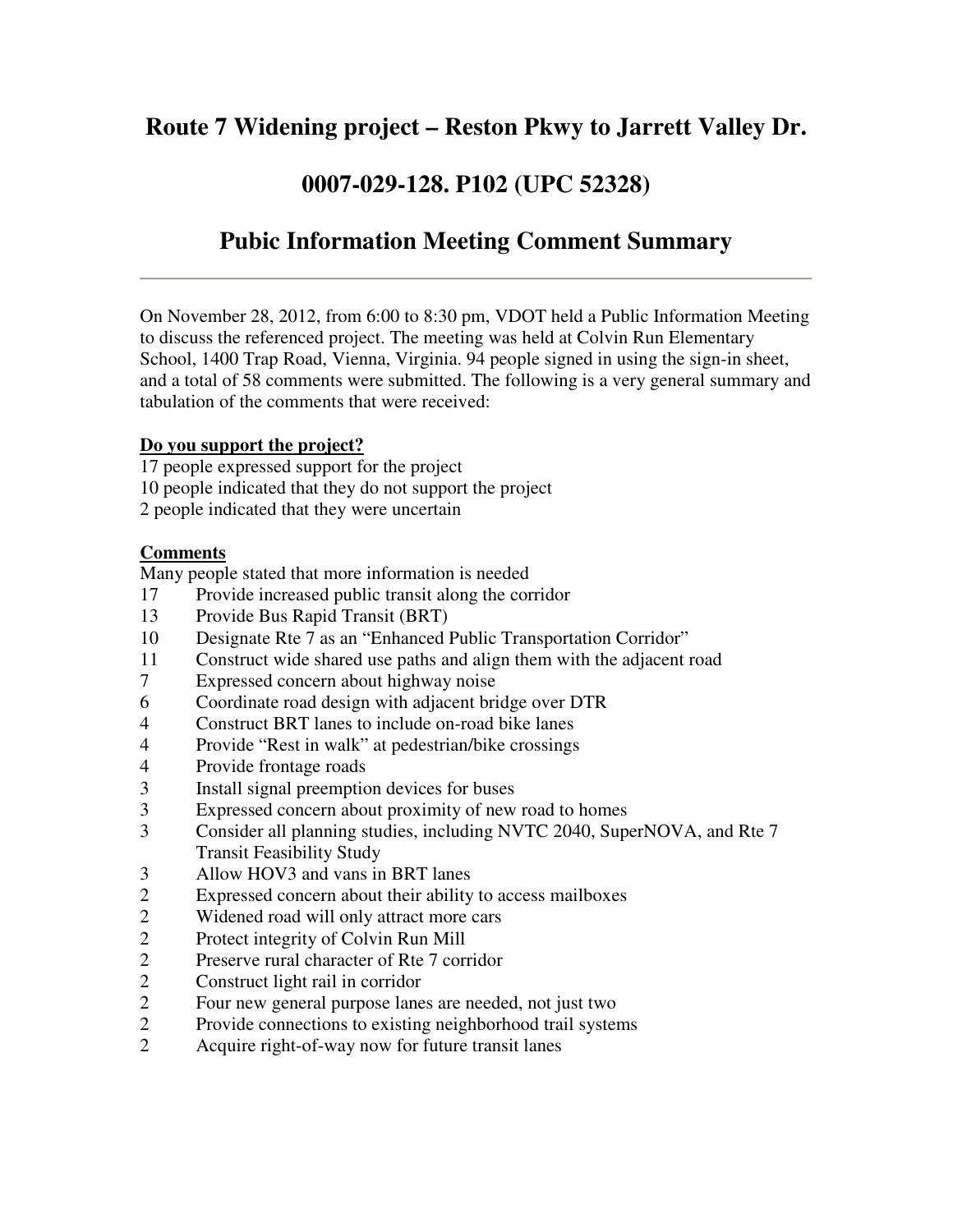#### **One comment each was given for the following subjects:**

- Concerned about storm water management ponds
- Install underpass at Colvin Run Mill
- Provide historic marker at site of Wiley's Tavern
- Widening road is too simplistic
- Bus ridership data is flawed
- Opposed to installation of clustered mailboxes
- Construct frontage road at site of old Covance facility
- Ensure safe intersection at Wolf Trap Road
- Provide Park & Ride lot at McLean Bible Church
- Construction of flyovers will ruin residential neighborhoods
- Eliminate toll from DTR between Rte 7 and I-495
- Close Rte 7 entrances to neighborhoods that have alternate access
- Maintain access to existing neighborhoods
- Construct trail with permeable surface
- Trail could be funded via PPTA
- Build Park & Ride lot in Loudoun County
- Build Kiss & Ride lot in Great Falls
- Charge tolls on Rte 7 near intersection with Georgetown Pike
- Make new lanes for Fairfax County Residents only
- Decrease traffic on Route 193
- Improved road will attract residents from Loudoun County; they should use DTR instead
- Provide historic aesthetic treatment to bridge at Colvin Run
- Do not install any new signals
- Provide advanced traffic management along corridor
- Provide advanced storm water management devices
- Project will benefit residents of Loudoun County
- Reduce tolls on DTR and Dulles Greenway
- Provide grade separation at all intersections
- Construct bus and P&R facilities in non-residential areas only
- Do not construct reversible lanes
- Restore stream at Colvin Run Mill
- Provide bike & bus facilities at Beulah Road fire station
- Extend streetcar to Tysons
- Spend Rte 7 project allocation to pay for DTR tolls, thus encouraging use of DTR instead of widening Rte 7
- Rte 7 will become concrete and asphalt canyon of death
- Locate bike path in median
- Install signal at intersection with Amanda Drive
- Provide bike/ped crossing at Utterback Store Road
- Locate trail across DTR in median
- Provide signal at Middleton subdivision
- Construct new bus-only bridge across Potomac River